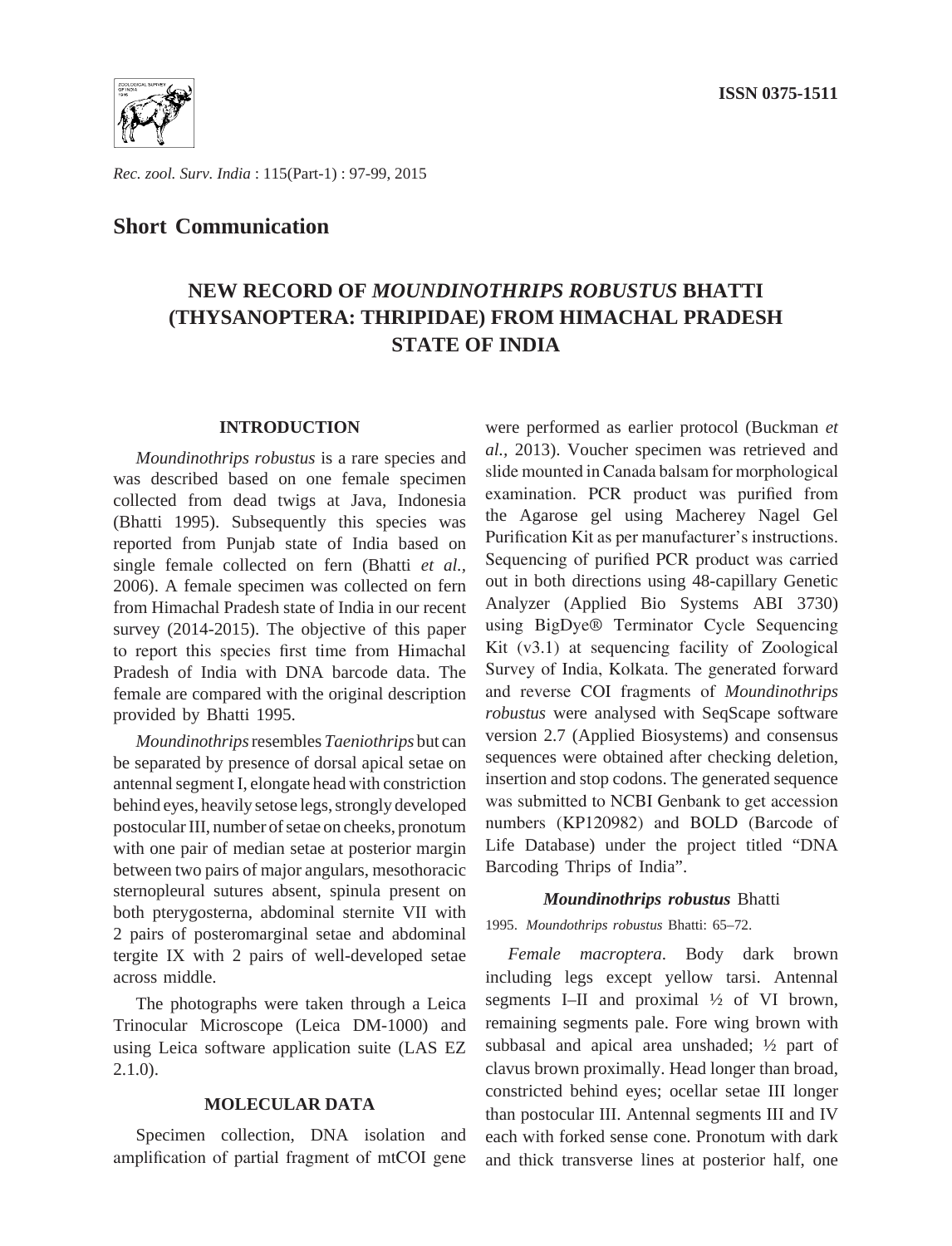

**Fig. 2–10.** *Moundinothrips robustus,* Female. (2) Head & pronotum; (3) Tergites VIII-X; (4) Antenna; (5) Sternite VI; (6) Sternite VII; (7) Meso-metanota; (8) Sternite II; (9) Fore leg; (10) Fore wing.